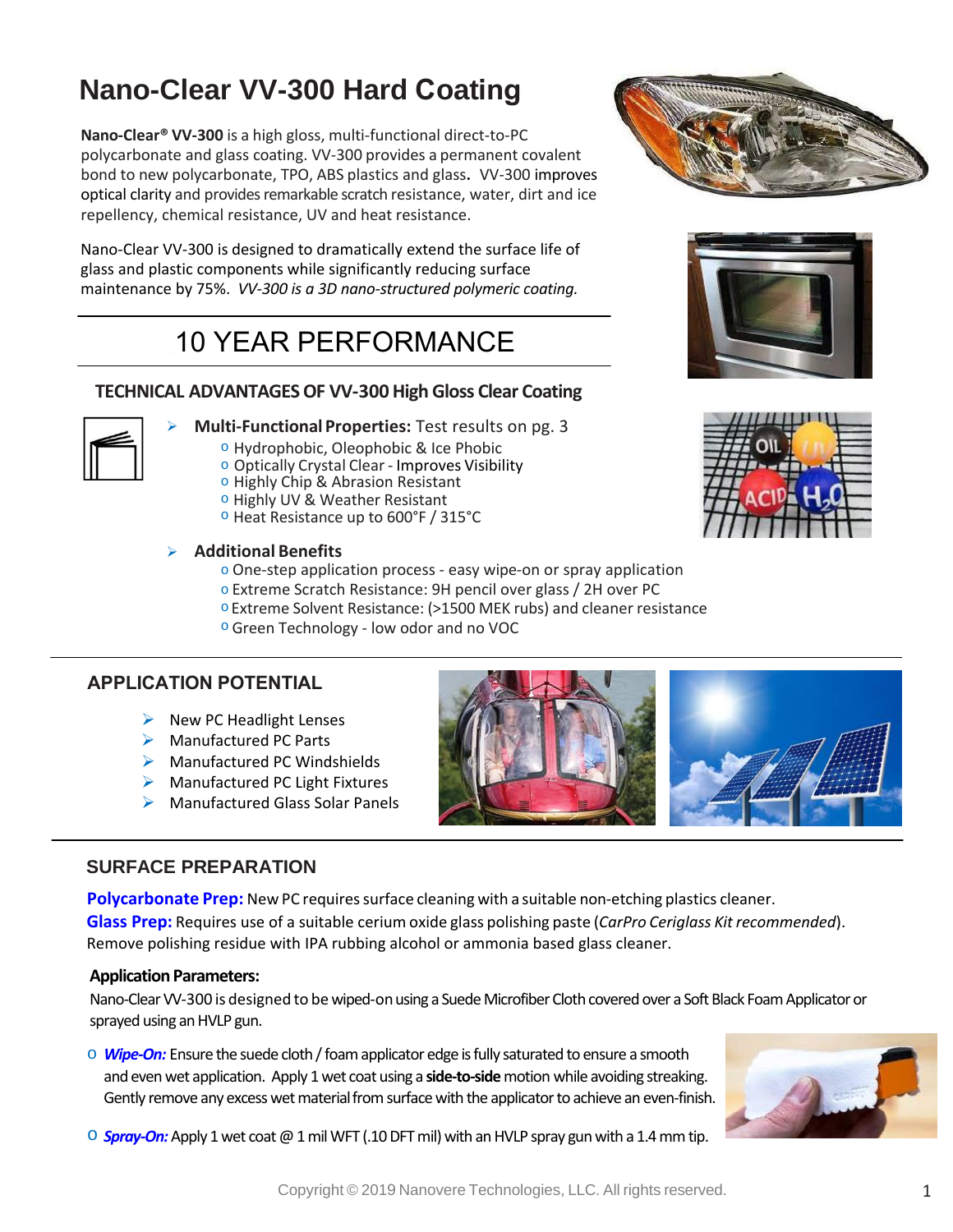#### **SET TIME**



- o Dust-free time in 10 min. @72F° and 50% R.H.
- $\circ$  Tack-free time in 30 min. @ 72° and 50% R.H.
- $\circ$  Full cure in 48 hr. @ 72° and 50% R.H. May also be baked @ 140°F for 30 min.
- o Coverage: 320 sq.ft. (30m2) per gal. when sprayed @ 1 wet coat(5 micron DFT).

### **EQUIPMENTCLEAN-UP**



- o Clean application equipmentimmediately after use with Acetone or MEK.
- o **DO NOT** clean application equip with water or alcohol.

## **STORAGE AND SHELF LIFE INFORMATION**



o *UNOPENED:* 12months,tightly capped and in original container. o *OPENED:* 2 months, tightly capped and in original container. **NOTE:** Container must be closed and capped immediately after product dispensing to prevent and reduce solvent evaporation.

o *TEMPERATURES:* Store opened and un-opened **VV-300** in a dry and low light area at temperatures between 40°F / 4°C and 72°F / 22°C. Higher temperatures will decrease shelf life.

## **HEALTH AND SAFETY**



**Nano-Clear VV-300** is not to be used for purposes other than those specified. The information within this TDS is based on past, present, and ongoing scientific and technical knowledge, and it is the responsibility of the user to take all necessary steps in order to ensure the suitability of the products for the intended purpose. For Health and Safety information, please refer to the material **[SafetyData](http://www.nanocoatings.com/) Sheets**(**SDS**).

#### **[NANOVERETECHNOLOGI](mailto:info@nanocoatings.com)ES,LLC**

4023 S.Old US 23, Suite 101 Brighton, MI USA 48114

Telephone: (810) 227-0077 https://www.nanocoatings.com info@nanocoatings.com



**Nano-Clear 3D Polymer**



<sup>2</sup> Copyright © 201<sup>9</sup> Nanovere Technologies, LLC. All rights reserved.